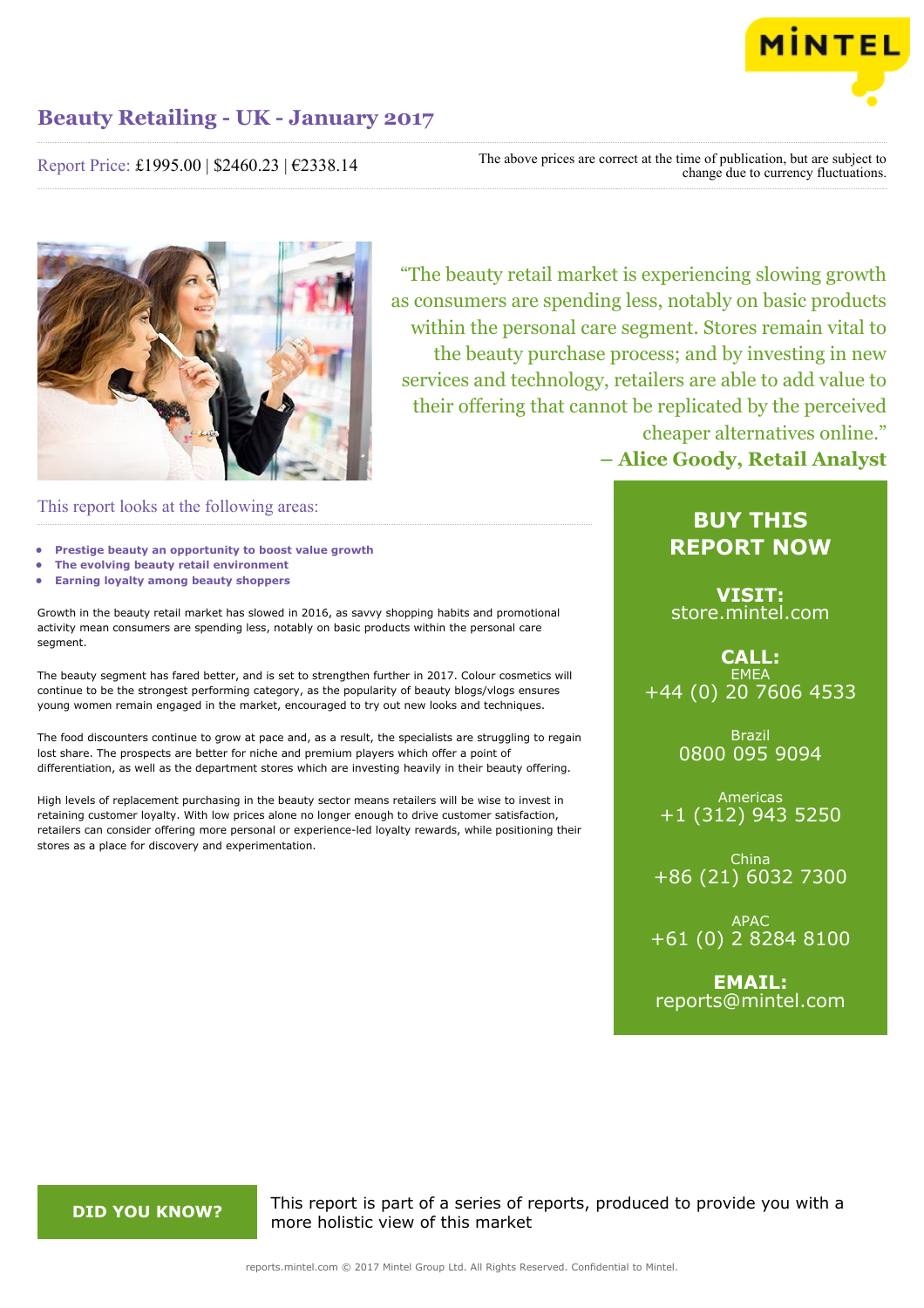

Report Price: £1995.00 | \$2460.23 | €2338.14

The above prices are correct at the time of publication, but are subject to change due to currency fluctuations.

#### **Table of Contents**

#### **Overview**

What you need to know

Products covered in this Report

#### **Executive Summary**

#### The market

#### BPC market grows 0.4% in 2016

Figure 1: Market size and forecast: consumer spending on all beauty and personal care products (including VAT), 2011-21

#### Brexit could lead to a return to the 'lipstick index'

#### Specialists perform in line with the market

Figure 2: Health and beauty specialists' sales (including VAT), 2011-21

#### Opportunity for mature shoppers to be better represented

Companies and brands

Highly fragmented market

Superdrug delivers growth, whilst Boots suffers maturity

#### Food discounters grow their share of consumer spending

Figure 3: Estimated distribution of spending on beauty and personal care products, 2016

#### Growth in online BPC sales set to accelerate in 2017

Specialists invest in technology to elevate the in-store experience

#### The consumer

#### Facial skincare is the most purchased category

Figure 4: Beauty products bought in the last 12 months, October 2016

#### Consumers trade up for fragrance

Figure 5: Brand types bought for beauty products, October 2016

#### Specialists are the preferred retailer

Figure 6: Where consumers purchase beauty products, by retailer, October 2016

#### Loyalty rewards could be more personal

Figure 7: Key drivers of overall satisfaction with beauty retailer used most often to purchase in-store, January 2017

#### Demand for try-before-you-buy samples

Figure 8: Factors that would make consumers more likely to choose one retailer over another online, October 2016

#### Physical stores the preference for discovering new beauty products

Figure 9: Attitudes towards purchasing beauty, October 2016

#### What we think

#### **Issues and Insights**

Prestige beauty an opportunity to boost value growth

#### The facts

The implications

## BUY THIS REPORT NOW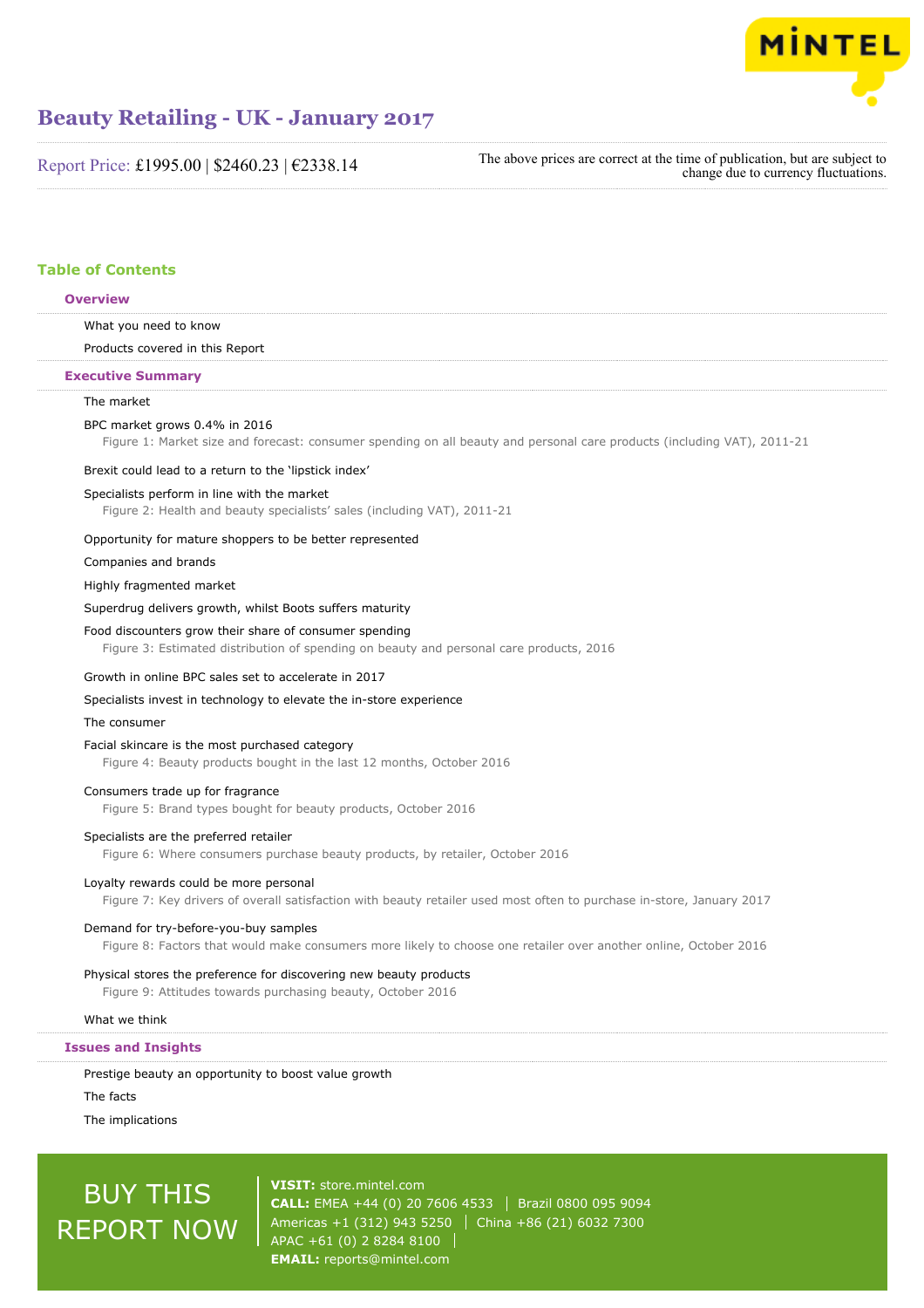

Report Price: £1995.00 | \$2460.23 | €2338.14

The above prices are correct at the time of publication, but are subject to change due to currency fluctuations.

The evolving beauty retail environment The facts The implications Earning loyalty among beauty shoppers

The facts

The implications

#### **The Market – What You Need to Know**

BPC market grows 0.4% in 2016

Personal care segment in decline, slowing growth for beauty sales

Specialists perform in line with the market

Opportunity for mature shoppers to be better represented

Brexit could lead to a return to the 'lipstick index'

#### **Market Size and Forecast**

#### BPC market grows 0.4% in 2016

Figure 10: Market size and forecast: consumer spending on all beauty and personal care products (including VAT), 2011-21

#### Spending to top £11 billion by 2021

Figure 11: Market size and forecast: consumer spending on all beauty and personal care products (including VAT), at current and constant prices, 2011-21

#### Forecast methodology

The impact of the EU referendum vote

BPC market historically remains robust during economic downturn

Consumers are excepting towards price rises

#### Market likely to grow regardless of economic uncertainty

Figure 12: Alternative market scenarios for the post-Brexit clothing and accessories market, at current prices, 2016-21

Figure 13: Detailed Post-Brexit scenarios for the clothing and accessories market, at current prices, 2016-21

#### **Market Segmentation**

#### Beauty products: segment forecast

Figure 14: Consumer spending on beauty products, 2011-21

Figure 15: Consumer spending on beauty products, 2011-21

#### Beauty category performance

Figure 16: Consumer spending on beauty products, by category, 2015 and 2016

Colour cosmetics

#### Fragrances

Facial skincare

#### Body, hand and foot care

Personal care products: segment forecast

Figure 17: Consumer spending on personal care products, 2011-21

Figure 18: Consumer spending on personal care products, 2011-21

Consumer spending on personal care items

## BUY THIS REPORT NOW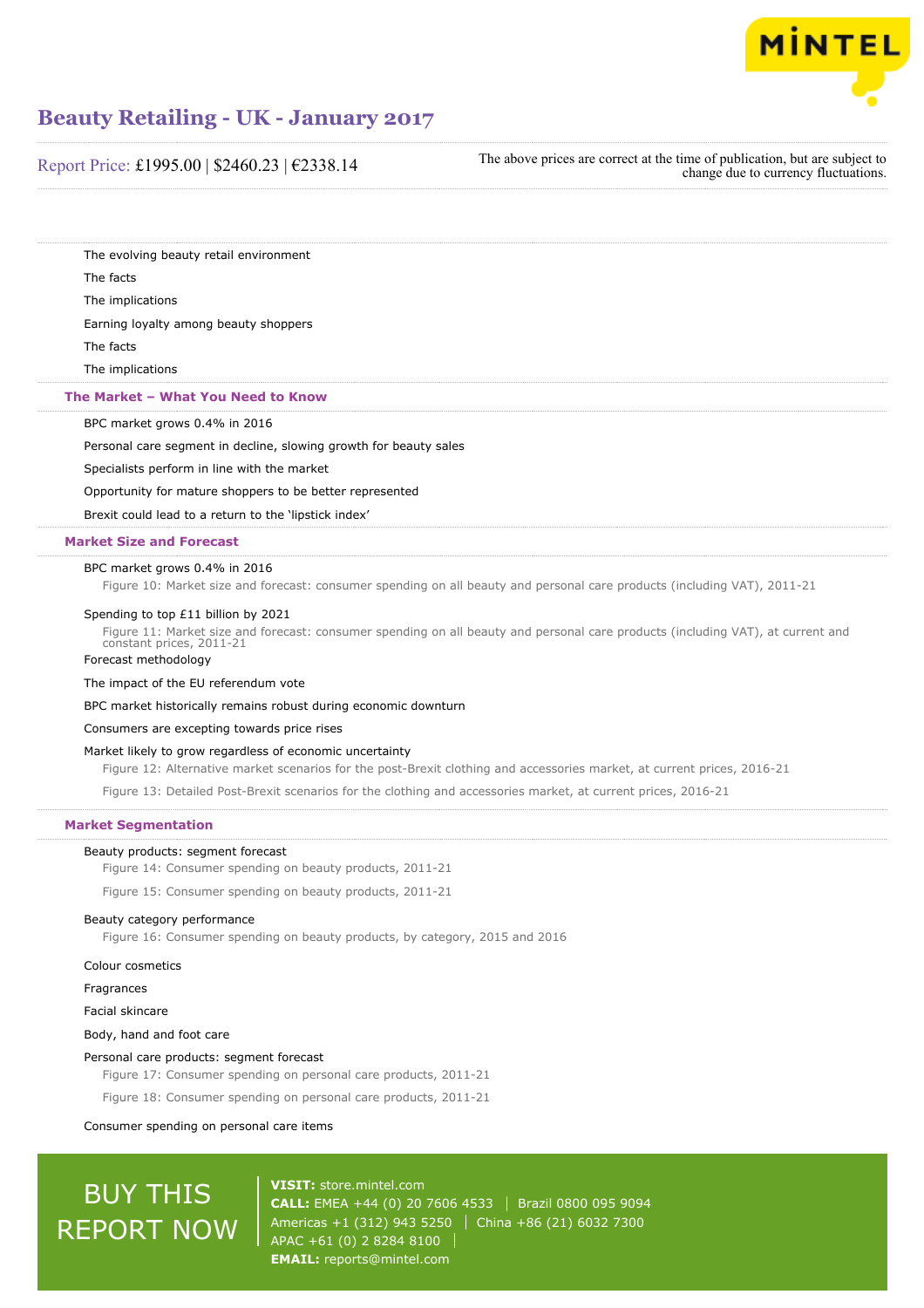

#### Report Price: £1995.00 | \$2460.23 | €2338.14

The above prices are correct at the time of publication, but are subject to change due to currency fluctuations.

Figure 19: Total consumer spending on personal care items (including VAT), 2011-15

#### Forecast methodology

#### **Sector Size and Forecast**

#### Health and beauty specialists' sales

Figure 20: Health and beauty specialists' sales (including VAT), 2011-21

Figure 21: Health and beauty specialists' sales (including VAT), at current and constant prices, 2011-21

#### Annual growth in beauty specialists sales vs annual growth in BPC spend

Figure 22: Annual growth in specialists' sector sales and annual growth in spending on beauty and personal care products, 2017-21 (fore)

#### Outlet and enterprise numbers

Figure 23: Health and beauty specialists: Outlet numbers, 2012-16

Figure 24: Health and beauty specialists: Enterprise numbers, 2012-16

#### **Market Drivers**

#### Youth population in decline

Figure 25: Trends in the age structure of the UK population, 2011-21

#### Opportunity for mature shoppers to be better represented

#### Consumer financial sentiment remains positive

Figure 26: How consumers describe their financial situation, November 2016

#### Brexit could lead to a return to the 'lipstick index'

#### Prestige beauty bought as a treat

Figure 27: Reasons for choosing premium brands over mass, by gender, October 2016

#### **The Consumer – What You Need to Know**

Facial skincare is the most purchased category

Consumers trade up for fragrance

Specialists are the preferred retailer

Loyalty rewards could be more personal

Boots' staff expertise sets it apart

Demand for try-before-you-buy samples

Personalised recommendations could boost purchases among young men

Demand for natural beauty boosted by clean-eating trend

Physical stores the preference for discovering new beauty products

#### **Beauty Products Bought**

#### Facial skincare most purchased category

Figure 28: Beauty products bought in the last 12 months, October 2016

#### Fragrance popular among all demographics

#### Older men the least engaged with skincare

Figure 29: Beauty products bought in the last 12 months among men, by age, October 2016

#### Young men prioritise facial skincare

#### **Brand Types Bought**

## BUY THIS REPORT NOW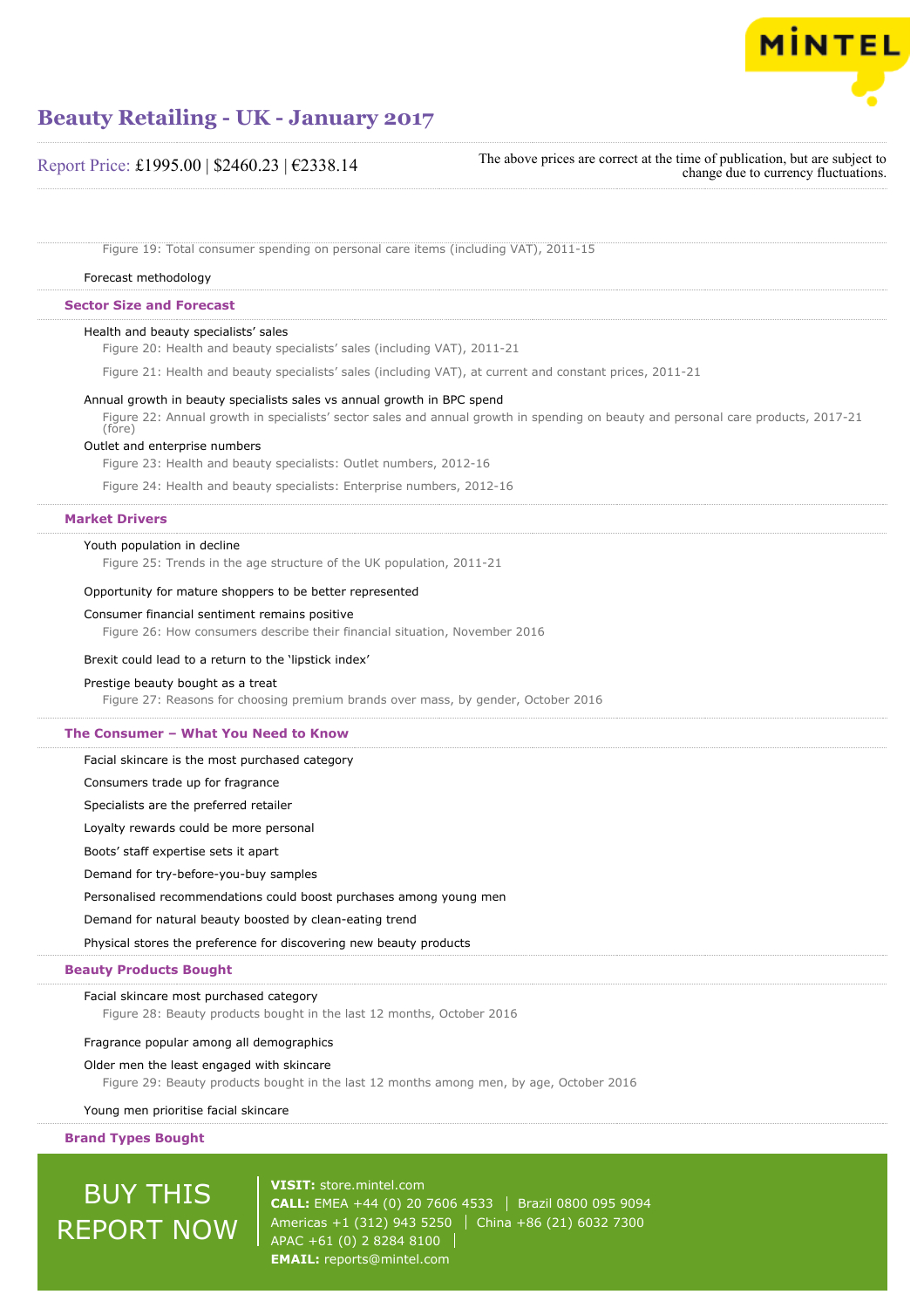

#### Report Price: £1995.00 | \$2460.23 | €2338.14

The above prices are correct at the time of publication, but are subject to change due to currency fluctuations.

#### Consumers trade up for fragrance

Figure 30: Brand types bought for beauty products, October 2016

#### Mass-market skincare brands preferred

#### More money spent on mass-market brands

**Retailers Purchased From**

#### Specialists are the preferred retailer

Figure 31: Where consumers purchase beauty products, by retailer type, October 2016

#### Boots retains its dominant position

Figure 32: Where consumers purchase beauty products, by retailer, October 2016

#### Superdrug gains an increase in shoppers

Discount supermarkets also make gains

#### Men opt for supermarkets over the specialists

Figure 33: Where consumers purchase beauty products in-store or online, by gender, October 2016

#### Amazon attracts the most online

Figure 34: Where consumers purchase beauty products, in-store or online, October 2016

#### Repertoire analysis

Figure 35: Repertoire of retailers used for purchasing beauty products in the last 12 months, October 2016

#### **Customer Satisfaction**

#### Overall satisfaction levels high

Figure 36: Satisfaction with the retailer shopped at most often for beauty products, October 2016

#### Key drivers analysis

Loyalty rewards could be more personal

Figure 37: Key drivers of overall satisfaction with beauty retailer used most often to purchase in-store, January 2017

#### Customer service needs prioritising

#### Expanding beauty services outside London

#### Store environment most closely correlates with satisfaction

Figure 38: Overall satisfaction with beauty retailers used most often to purchase in-store - Key driver output, January 2017

#### **Satisfaction by Retailer**

#### Boots' staff expertise sets it apart

Figure 39: Satisfaction of customers who purchase beauty products from Boots most often, in relation to the overall average, October  $2016$ 

#### Superdrug scores above average for value of own-brands

Figure 40: Satisfaction of customers who purchase beauty products from Superdrug most often, in relation to the overall average, October 2016

#### Tesco shoppers content with loyalty rewards

Figure 41: Satisfaction of customers who purchase beauty products from Tesco most often, in relation to the overall average, October 2016

#### **Factors to Encourage Online Purchases**

#### Demand for try-before-you-buy samples

Figure 42: Factors that would make consumers more likely to choose one retailer over another online, October 2016

#### Emails are an incentive to shop online

## BUY THIS REPORT NOW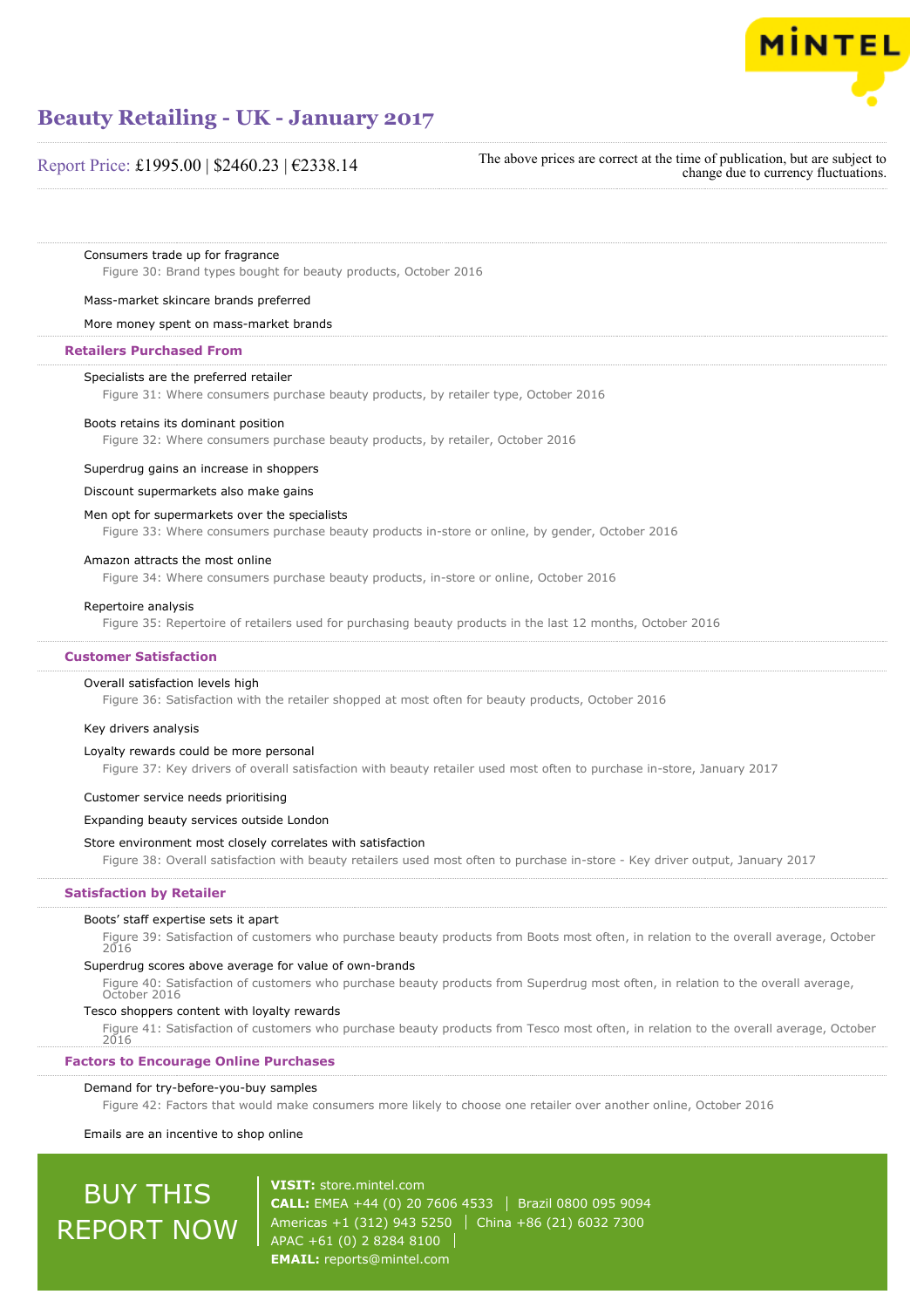

| Report Price: £1995.00   \$2460.23   $€2338.14$                    | The above prices are correct at the time of publication, but are subject to<br>change due to currency fluctuations. |
|--------------------------------------------------------------------|---------------------------------------------------------------------------------------------------------------------|
| Personalised recommendations could boost purchases among young men |                                                                                                                     |
|                                                                    |                                                                                                                     |
| <b>Attitudes towards Buying Beauty</b>                             |                                                                                                                     |
| Demand for natural beauty boosted by clean-eating trend            |                                                                                                                     |
| Figure 43: Attitudes towards purchasing beauty, October 2016       |                                                                                                                     |
| Environmental concerns heighten                                    |                                                                                                                     |
| Opportunity for more diverse beauty collaborators                  |                                                                                                                     |
| Stores the preference for discovering new beauty products          |                                                                                                                     |
| Figure 44: Attitudes towards purchasing beauty, October 2016       |                                                                                                                     |
| Technology to boost the in-store experience                        |                                                                                                                     |
| Key Players - What You Need to Know                                |                                                                                                                     |
| Highly fragmented market                                           |                                                                                                                     |
| Superdrug delivers growth, whilst Boots suffers maturity           |                                                                                                                     |
| Department stores gain market share                                |                                                                                                                     |
| Food discounters grow their share of consumer spending             |                                                                                                                     |
| Growth in online BPC sales set to accelerate in 2017               |                                                                                                                     |
| Using apps to attract online beauty shoppers                       |                                                                                                                     |

Specialists invest in technology to elevate the in-store experience

Advertising spend on the rise

Boots benefits from a good reputation

#### **Market Share**

#### Highly fragmented market

Figure 45: Leading specialist and non-specialist retailers: Estimated market shares, 2015

Figure 46: Leading specialist and non-specialist retailers: Estimated market shares, 2013-15

#### Note on market shares

#### **Leading Specialist Retailers**

#### Superdrug growing despite maturity

Boots lacks a compelling online offer

#### Prestige beauty retailers outperform

#### Leading specialists by sales

Figure 47: Leading specialist retailers: Net revenues (excluding VAT), 2011-15

#### Leading pharmacies by sales

Figure 48: Leading pharmacy chains: Net revenues (excluding VAT), 2011-15

#### Outlet numbers and sales per outlet

Figure 49: Leading specialist retailers: Outlet numbers, 2011-15

Figure 50: Leading specialist retailers: Annual sales per outlet (excluding VAT), 2011-15

#### Operating profits and margins

Figure 51: Leading specialist retailers: Operating profits, 2011-15

Figure 52: Leading specialist retailers: Operating margins, 2011-15

## BUY THIS REPORT NOW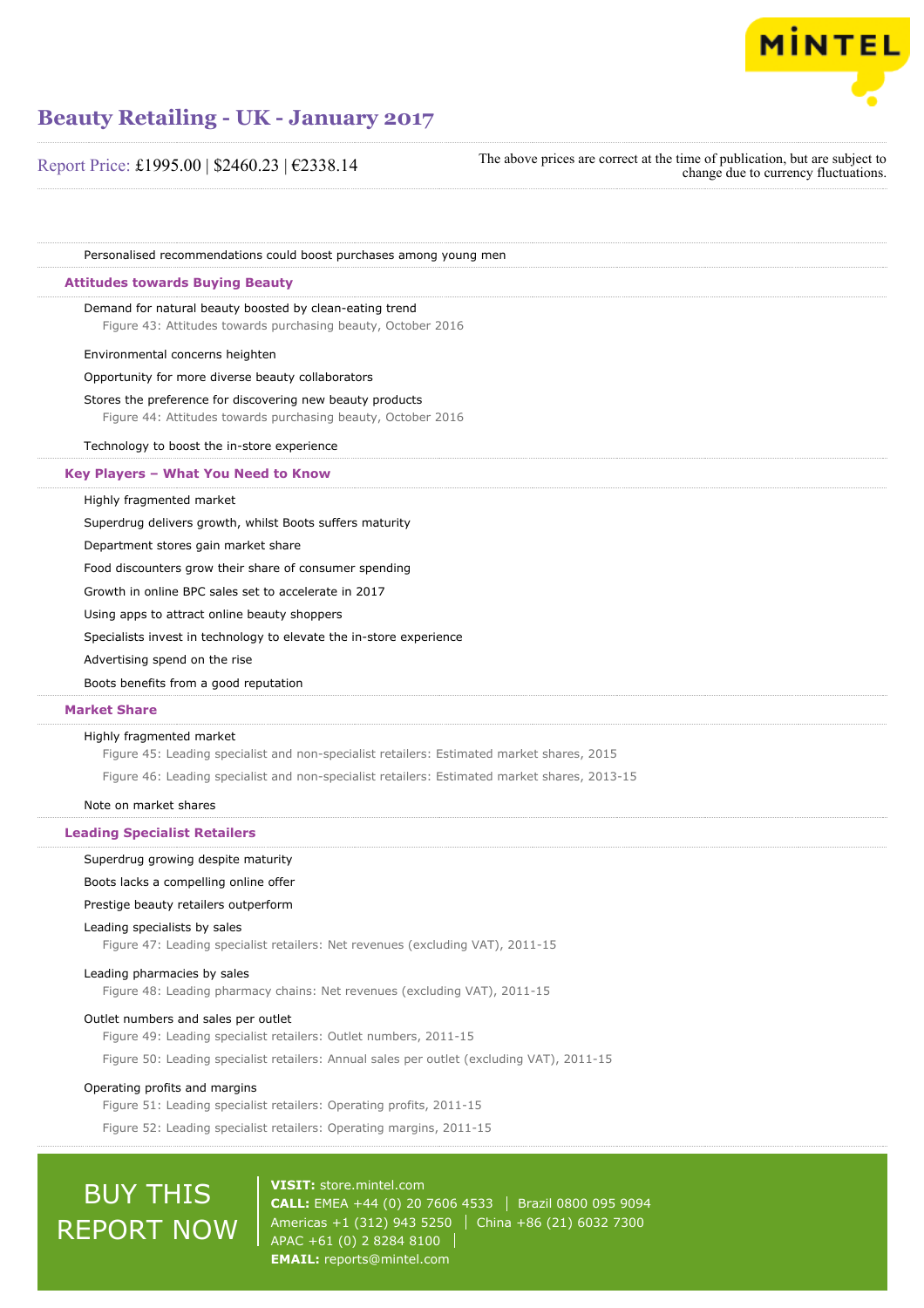

Report Price: £1995.00 | \$2460.23 | €2338.14

The above prices are correct at the time of publication, but are subject to change due to currency fluctuations.

#### **Leading Non-Specialist Retailers**

#### Discount grocers continue in strength

Figure 53: Leading non-specialist retailers: Estimated sales growth by segment, 2015

#### Leading non-specialists: Estimated beauty revenues

Figure 54: Leading non-specialist retailers: Estimated beauty and personal care goods sales (excluding VAT), 2013-15

#### The supermarkets

Figure 55: Leading grocers: Health and beauty space allocation estimates, October 2016

#### The discounters

Figure 56: Leading mixed goods discounters: Health and beauty space allocation estimates, August 2016

#### The department stores

Figure 57: Leading department stores: Health and beauty space allocation estimates, March 2016

#### QVC launches Beauty iQ

#### **Space Allocation Summary**

Figure 58: Leading health and beauty retailers: Health and beauty products estimated space allocation, December 2016

#### Specialist personal care and beauty retailers

Supermarkets' in-store space largely occupied by toiletry essentials

#### Department stores focus on core beauty products

Figure 59: Leading health and beauty retailers: Health and beauty products estimated detailed space allocation, December 2016

Figure 60: Leading health and beauty retailers: Health and beauty products estimated detailed space allocation, December 2016

#### **Channels to Market**

#### Specialists struggle to grow share

#### Aldi and Lidl gain share

Figure 61: Estimated distribution of spending on beauty and personal care products, 2016

#### Department stores drive value growth

Figure 62: Estimated distribution of spending on beauty and personal care products, in percentage and value terms (including VAT), 2015 and 2016

#### **Online**

#### Online BPC market forecast to grow 8.8% in 2017

Figure 63: Estimated online consumer spending on BPC products, 2011-17

#### The specialists gain momentum online

Figure 64: Retailer shares of online sales of BPC products, 2014-16

#### **Launch Activity and Innovation**

#### Estée Lauder targets Millennials with new London store

Figure 65: The Estée Edit, Carnaby Street 2016

#### Department stores improve beauty experience instore

Figure 66: Harvey Nichols Beauty Lounge, 2016

#### The rise of magic mirrors

Personalising the online experience

Figure 67: Feel Unique Platinum, 2016

## **BUY THIS** REPORT NOW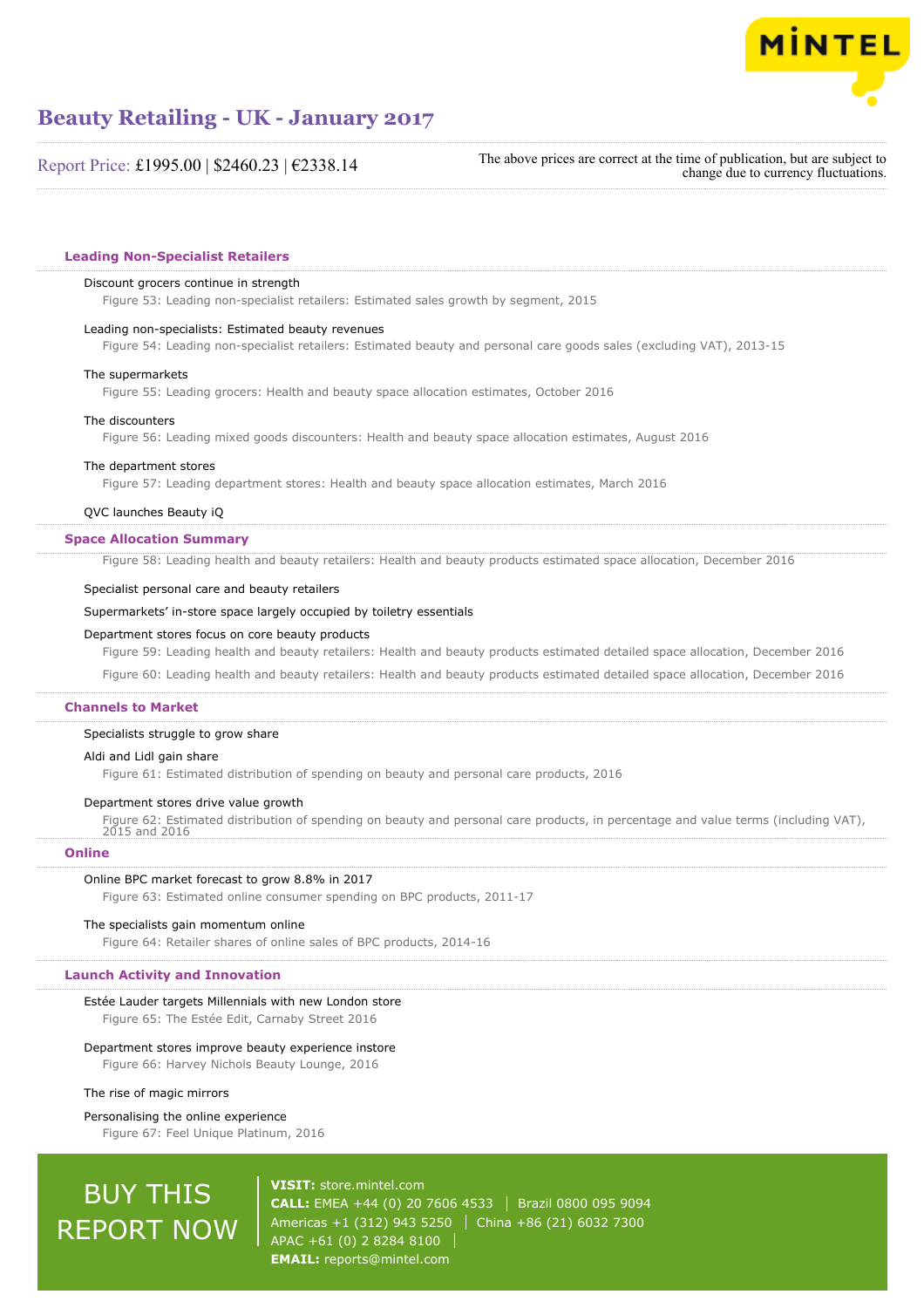

#### Report Price: £1995.00 | \$2460.23 | €2338.14

The above prices are correct at the time of publication, but are subject to change due to currency fluctuations.

Try before you buy gets a digital make-over Figure 68: Feel Unique Make Up Live App, 2016

#### Sephora rewards loyal social media followers

Ocado partners with Marie Claire on new beauty store

Missguided taps into high-street beauty trend

Figure 69: Missguided Beauty Range, 2016

Lush hosts instore beauty and fitness sessions

#### Superdrug draws attention to own-brand with vending machines

#### WAH Nails new flagship boasts virtual reality technology

Figure 70: WAH London Soho Store, 2016

#### The Good Ship Benefit

#### **Advertising and Marketing Activity**

#### Product category advertising spend up 14% in 2015

Figure 71: Recorded above-the-line, online display and direct mail total advertising expenditure on beauty, personal care and body care, by leading retailers, 2013-16

#### TV and Press accounts for the vast majority of advertising spend

Figure 72: Recorded above-the-line, online display and direct mail total advertising expenditure on beauty, personal care and body care, by leading retailers, 2015

#### Nielsen Ad Intel coverage

#### **Brand Research**

#### What you need to know

#### Brand map

Figure 73: Attitudes towards and usage of selected brands, December 2016

#### Key brand metrics

Figure 74: Key metrics for selected brands, December 2016

#### Brand attitudes: Superdrug offers value for money

Figure 75: Attitudes, by brand, December 2016

#### Brand personality: The Body Shop retains its ethical reputation

Figure 76: Brand personality – Macro image, December 2016

#### Boots has a reliable and welcoming image

Figure 77: Brand personality – Micro image, December 2016

#### Brand analysis

#### Boots has an opportunity to boost appeal amongst men

Figure 78: User profile of Boots, December 2016

#### Superdrug benefits from a reputation of reliability

Figure 79: User profile of Superdrug, December 2016

#### Lush attracts young consumers with its trendsetting image

Figure 80: User profile of Lush, December 2016

#### The Perfume Shop struggles to differentiate itself

Figure 81: User profile of The Perfume Shop, December 2016

#### Space NK proves popular with older Millennials

## BUY THIS REPORT NOW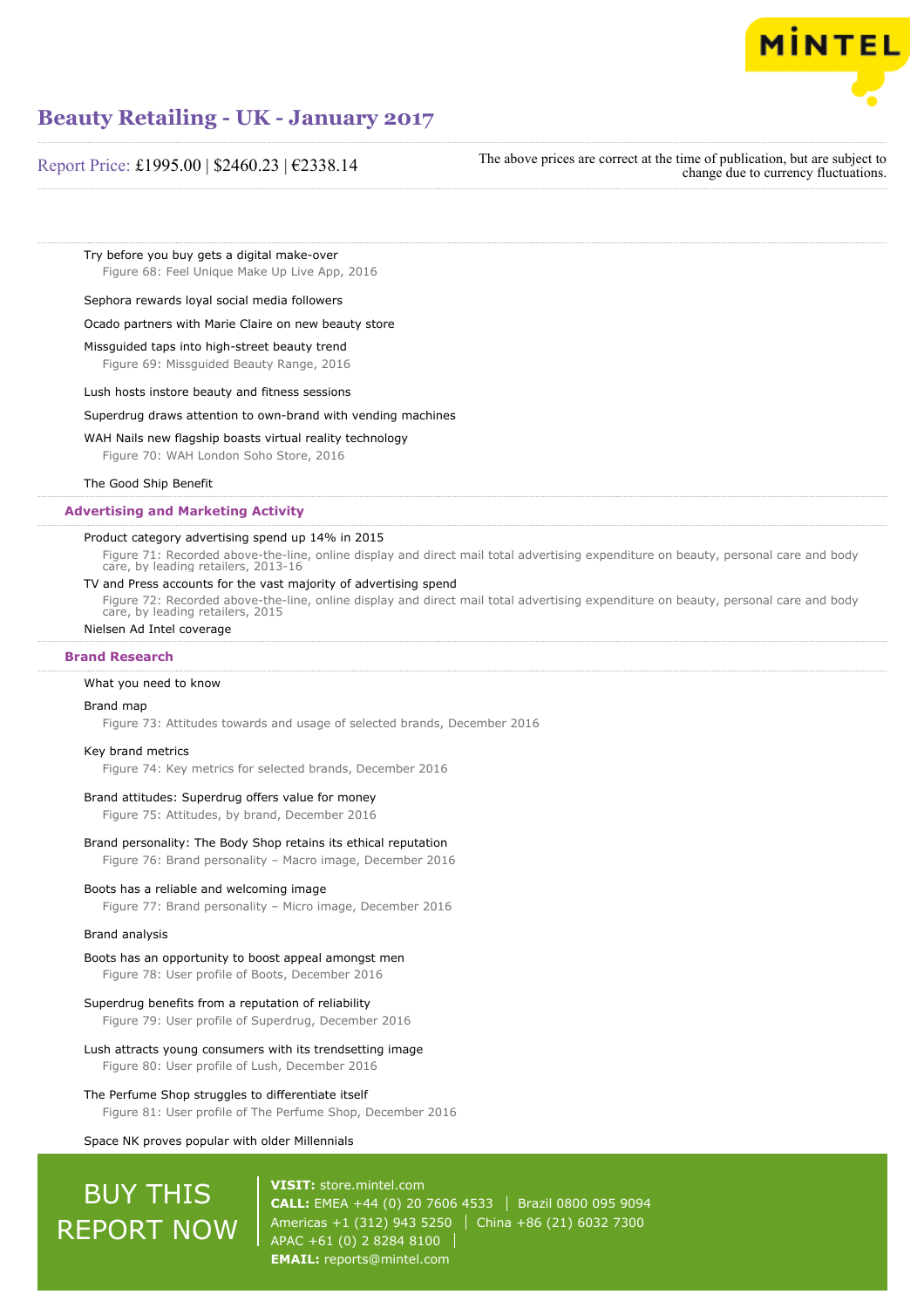

### Report Price: £1995.00 | \$2460.23 | €2338.14

The above prices are correct at the time of publication, but are subject to change due to currency fluctuations.

Figure 82: User profile of Space NK, December 2016

The Body Shop's ethics set it apart Figure 83: User profile of The Body Shop, December 2016

#### The Fragrance Shop needs to increase engagement

Figure 84: User profile of The Fragrance Shop, December 2016

#### Avon's tired brand image fails to attract young shoppers

Figure 85: User profile of Avon, December 2016

#### **A. S. Watson (Europe)**

What we think

| Solid performance                                                                             |
|-----------------------------------------------------------------------------------------------|
| Service                                                                                       |
| New outlets                                                                                   |
| Marionnaud                                                                                    |
| Company background                                                                            |
| Marionnaud                                                                                    |
| Company performance<br>Figure 86: A. S. Watson (Europe): Group financial performance, 2011-15 |
| Figure 87: A. S. Watson (Europe): Outlet data, 2011-15                                        |
| Retail offering                                                                               |
| <b>Continental Europe</b>                                                                     |
|                                                                                               |
| <b>UK</b>                                                                                     |
| <b>The Body Shop</b>                                                                          |
| What we think                                                                                 |
| Enrich Not Exploit                                                                            |
| Skincare products driving sales                                                               |
| Maximising mobile opportunities                                                               |
| New UK store concept offering an enhanced beauty shopping experience                          |
| Company background                                                                            |
| Company performance<br>Figure 88: The Body Shop: Retail and consolidated sales, 2011-15       |
| Figure 89: The Body Shop: Estimated UK sales performance, 2011-15                             |

Figure 90: The Body Shop – Retail sales: Estimated outlet data, 2011-15

#### Retail offering

**Debenhams**

#### What we think

Relying on exclusivity to boost beauty sales

Providing beauty treatments could offer further opportunities to showcase products

Beauty Club generates loyalty and valuable data

# BUY THIS REPORT NOW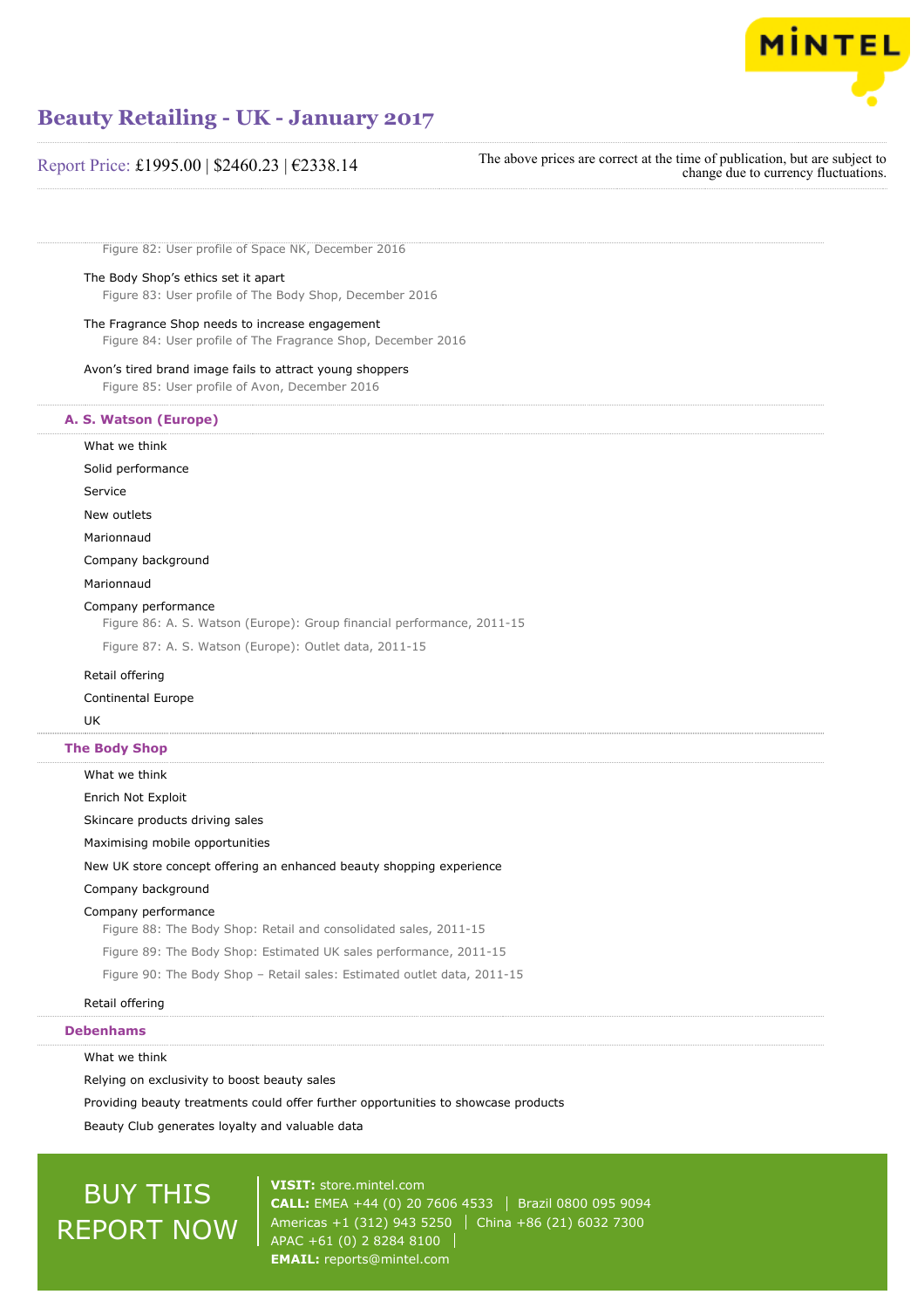

#### Report Price: £1995.00 | \$2460.23 | €2338.14

The above prices are correct at the time of publication, but are subject to change due to currency fluctuations.

Company background

#### Company performance

Figure 91: Debenhams: Group financial performance, 2011/12-2015/16

Figure 92: Debenhams: Outlet data, 2011/12-2015/16

#### Retail offering

#### **The Fragrance Shop**

What we think

Personalised app to help choose the perfect scent

Record sales driven by affordable on-trend scents

New home delivery service to capitalise on last minute fragrance purchases

Convenient on-the-move fragrance product boosts sales

#### Company background

#### Company performance

Figure 93: The Fragrance Shop: Group financial performance, 2011/12-2015/16

Figure 94: The Fragrance Shop: Outlet data, 2011/12-2015/16

#### Retail offering

#### **House of Fraser**

#### What we think

Senior management departures

Beauty to be targeted in 2017

#### Company background

#### Company performance

Figure 95: House of Fraser Plc: Group financial performance, 2011/12-2015/16

Figure 96: House of Fraser Plc: Outlet data, 2011/12-2015/16

Retail offering

#### **John Lewis**

What we think

Scope to grow beauty revenues

Stores rather than online underperforming in beauty category

Spas help to create a virtuous circle

Company background

Company performance

Figure 97: John Lewis Plc (department store): Group financial performance, 2011/12-2015/16

Figure 98: John Lewis Plc (department store): Outlet data, 2011/12-2015/16

Retail offering

**Kiko Milano**

What we think

An authentic sensory in-store beauty shopping experience

## BUY THIS REPORT NOW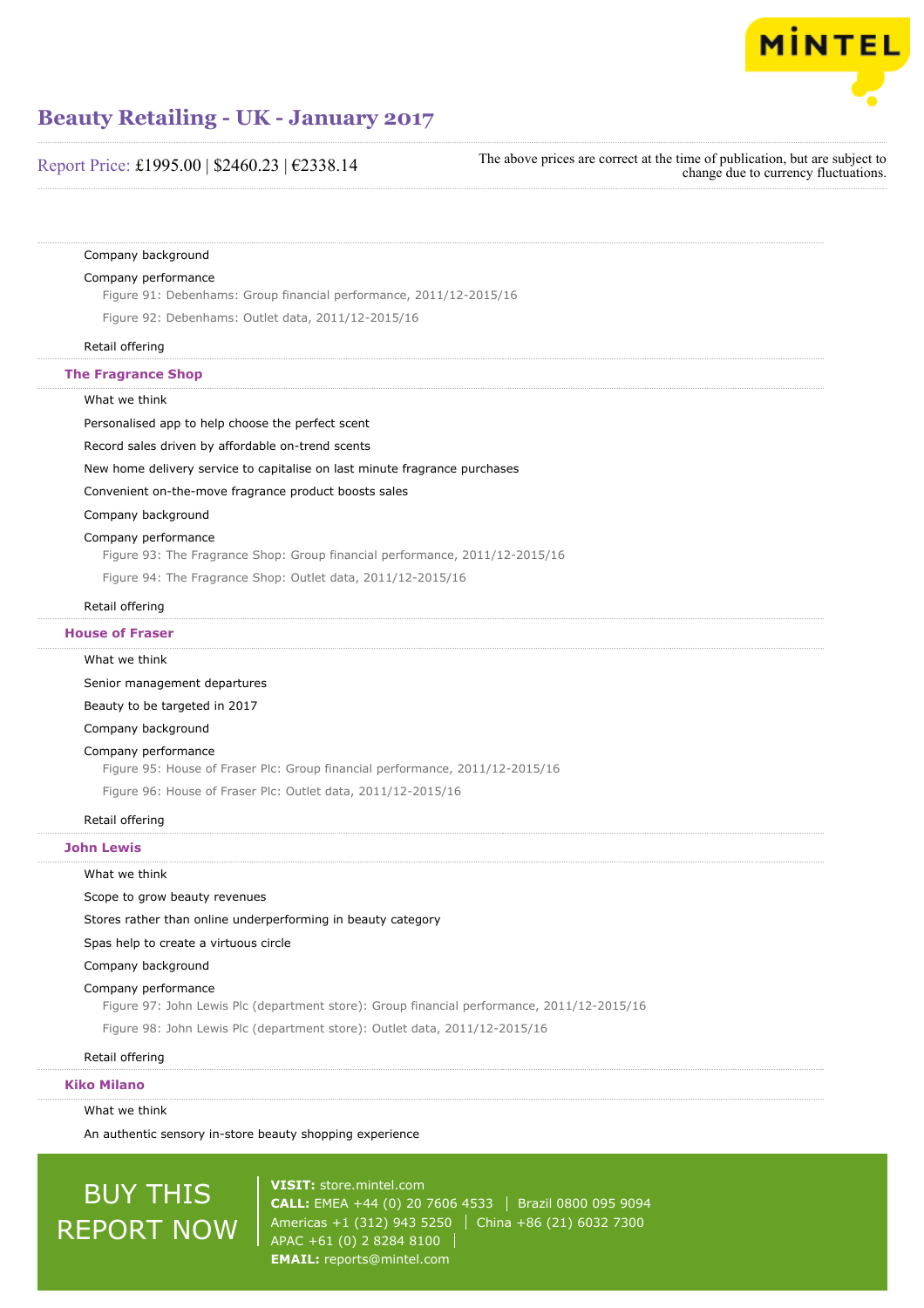

#### Report Price: £1995.00 | \$2460.23 | €2338.14

The above prices are correct at the time of publication, but are subject to change due to currency fluctuations.

Professional make-up artists' recommendations bolster quality credentials

New smart technology-led store aimed at Millennials

#### Company background

#### Company performance

Figure 99: Kiko Milano: Group sales performance, 2011-16

Figure 100: Kiko Milano: Estimated outlet data, 2011-16

#### Retail offering

#### **Lush Retail**

#### What we think

Distinctive USP that resonates with the 50% of consumers looking for natural beauty products

Transparency and authenticity

Enhanced store experience

Targeting fresh growth opportunities

Building a global open-source platform to connect its growing online community

Company background

#### Company performance

Figure 101: Lush Retail Ltd: Group financial performance, 2010/11-2014/15

Figure 102: Lush Retail Ltd: Outlet data, 2010/11-2014/15

#### Retail offering

#### **Walgreens Boots Alliance**

#### What we think

Growth is going to have to come from core retail operations

Strategy focusing on cost reduction and improving efficiency

Growth of online grocery shopping may be hurting Boots

A reason to visit

Boots to become less significant within Walgreens after Rite-Aid completion

#### Company background

#### Company performance

Figure 103: Walgreens Boots Alliance: Group financial performance, 2011/12-2015/16 Figure 104: Walgreens Boots Alliance: Outlet data, 2011/12-2015/16

Retail offering

#### **Appendix – Data Sources, Abbreviations and Supporting Information**

#### Abbreviations

#### Consumer research methodology

#### **Appendix – Market Size and Forecast**

Forecast methodology

#### **Appendix – Key Driver Analysis**

Methodology

## BUY THIS REPORT NOW